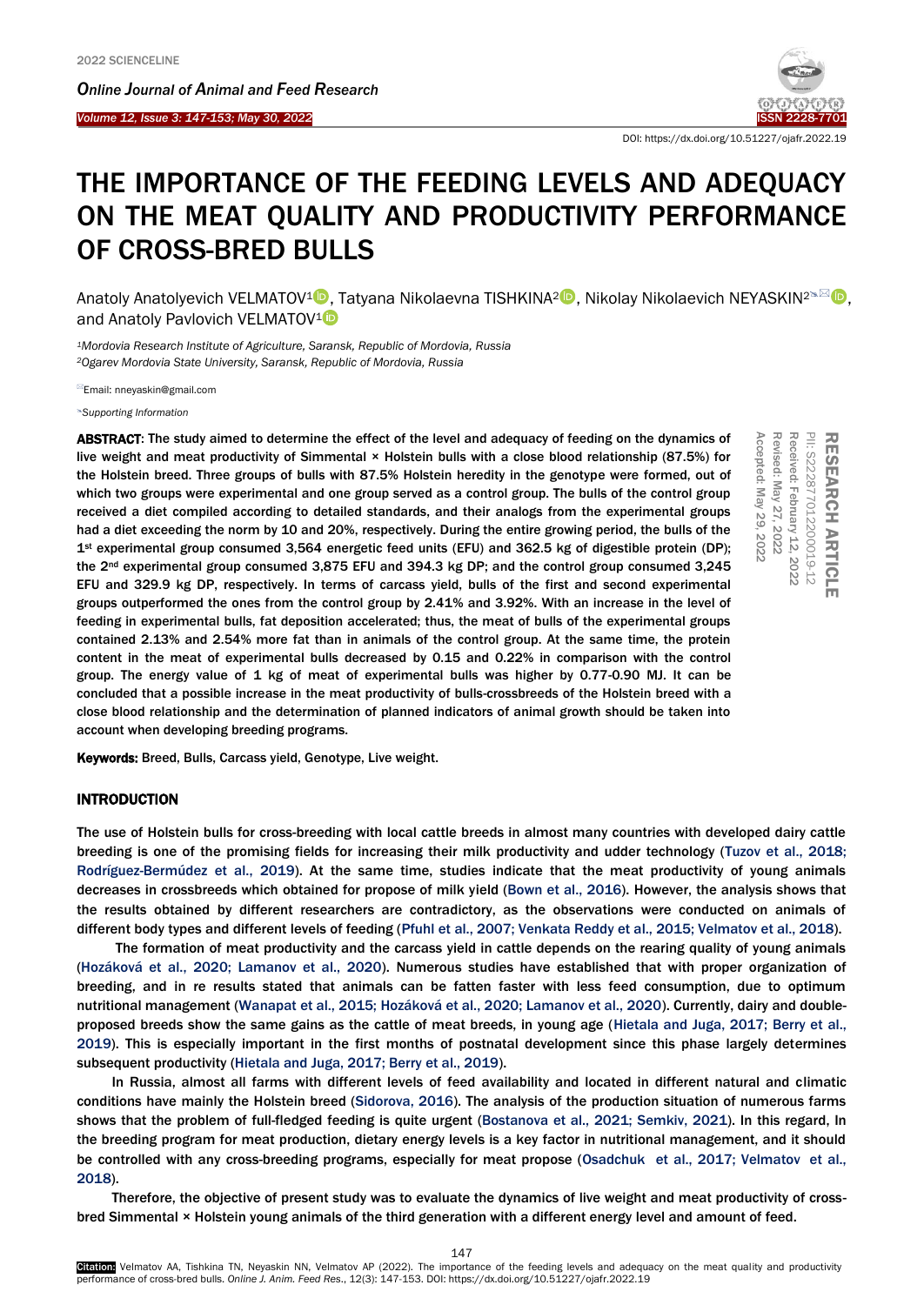# MATERIALS AND METHODS

### Ethical regulation

In the course of the current study all procedures were conducted in accordance with the Directive 2010/63/EU of the European Parliament and of the Council of 22 September 2010 on the protection of animals used for scientific purposes and approved by institutional ethical review committees in Mordovia Research Institute of Agriculture and Ogarev Mordovia State University).

## Experimental design

At the Agrosoyuz LLC of the Ruzaevsky district of the Mordovian Republic (Russia), three groups of bulls with 87.5% of Holstein heredity in the genotype were formed: two experimental groups and one group serving as a control variant, with 20 heads in each group. The bulls were selected according to the principle of analog pairs, taking into account the genotype and live weight. When compiling the diets for the control group bulls, we used the recommendations of the L.K. Ernst Federal Research Center for Animal Husbandry [\(VIZh, 2021; Marinchenko, 2021\),](#page-6-0) and the bulls from the experimental groups received 10% or 20% more nutrients, in comparison with control.

To study the dynamics of the live weight of bulls, individual weighing was assayed at birth, and 3, 6, 9, 12, 15, and 18 months of age. The average daily, absolute, and relative gains in live weight were determined. To study the meat productivity of steers, we used the methodological recommendations of the All-Union Academy of Agricultural Sciences [\(VASKhNIL, 2019\),](#page-6-0) and the All-Russian Research Institute of Medical Device Industry [\(Levantin et al., 2019\)](#page-6-0). The slaughter of bulls was carried out at the Ichalkovsky meat processing plant of the Republic of Mordovia for 5 animals from each group. During the slaughter, the following indicators were taken into account: live weight (removable and pre-slaughter), carcass weight, fat weight, slaughter yield of carcass and fat (kg, %), internal organ weight, fresh skin weight

When studying the chemical composition of meat, a general sample of meat was used. To determine the content of protein, fat, and ash in meat, the following methods were used:

- Moisture content by drying the sample weight to a constant weight at a temperature of 105±2C;

- Protein content by the method of determination of total nitrogen by the Kjeldahl method [\(Kirk, 1950\)](#page-6-0) in combination with isometric distillation in Conway's vessels;

- Fat content by extracting the dry sample weight with ether in the Soxhlet apparatus;

- The content of mineral substances (ash) by dry mineralization of samples in a muffle furnace at a temperature of 450-600 C according to the VIZh method [\(Levantin et al., 2019\)](#page-6-0).

In present experiments, the first feeding of calves with colostrum was performed during the first 30 minutes after birth. The amount of colostrum consumed on the first day of life was 4-5 kg. At the same time, the health status of the calf was taken into account. During the dairy period, its tried not to overload the developing digestive system, to avoid digestive disorders, and also to achieve the necessary level of growth. Young calves from the age of 3 days received dry food (high-fiber) in the form of starter compound feed and whole grains of oats and corn in equal proportions. The use of starter feed and grain feeds makes it possible to transfer calves to coarse feed at an earlier time, which reduces milk consumption and labor costs and allows obtaining a developed calf capable of eating a large amount of vegetable feed. The size of granules and grains, and their physical characteristics are of no small importance for the correct starter feed and grain feed. The rough texture of the feed is preferable for the calf. In this connection, the consumption of dry matter increases with the inclusion of whole or slightly flattened corn, but not ground corn.

#### Statistical analysis

The data obtained in the course of the study were processed by the method of variation statistics proposed by SPSS software, with ANOVA method (P value in 0.05) [\(George and Mallery, 2019\).](#page-6-0) The reliability of the indicators was assessed by Student's t-test.

# RESULTS AND DISCUSSION

The feed of the farm's production was introduced into the diet of bulls, containing alfalfa hay, alfalfa haylage, corn silage and concentrates. It should be noted that hay and haylage are harvested in the budding phase of plants, and corn silage is harvested in the wax ripeness phase.

During the entire growing period, the bulls of the control group consumed 3245 energetic feed units (EFU) and 329.9 kg of digestible protein (DP) per head, the bulls of the first experimental group consumed 3564 EFU and 362.5 kg of DP, and the bulls of the second experimental group consumed 3875 EFU and 394.3 kg of DP, respectively. One EFU contained 101.7 g of DP (Table 1).

Intensive breeding following established feeding standards had a significant impact on the dynamics of the live weight of experimental animals (Table 2). Thus, at the age of three months, experimental bulls reliably outperformed the ones from the control group in live weight by 7.9 kg (8.1%; P≤0.01) and 10.8 kg (11.0%; P≤0.001). At six months of age, the difference increases to 16.4 kg (9.4%; P≤0.001) and 22.5 kg (12.9%; P≤0.001), at nine months of age by 17.9 kg (7.1%; P≤0.01) and 33.1 kg (13.1%; P≤0.001) at twelve months of age by 26.2 kg (8.2%; P≤0.01) and 55 kg (17.2%;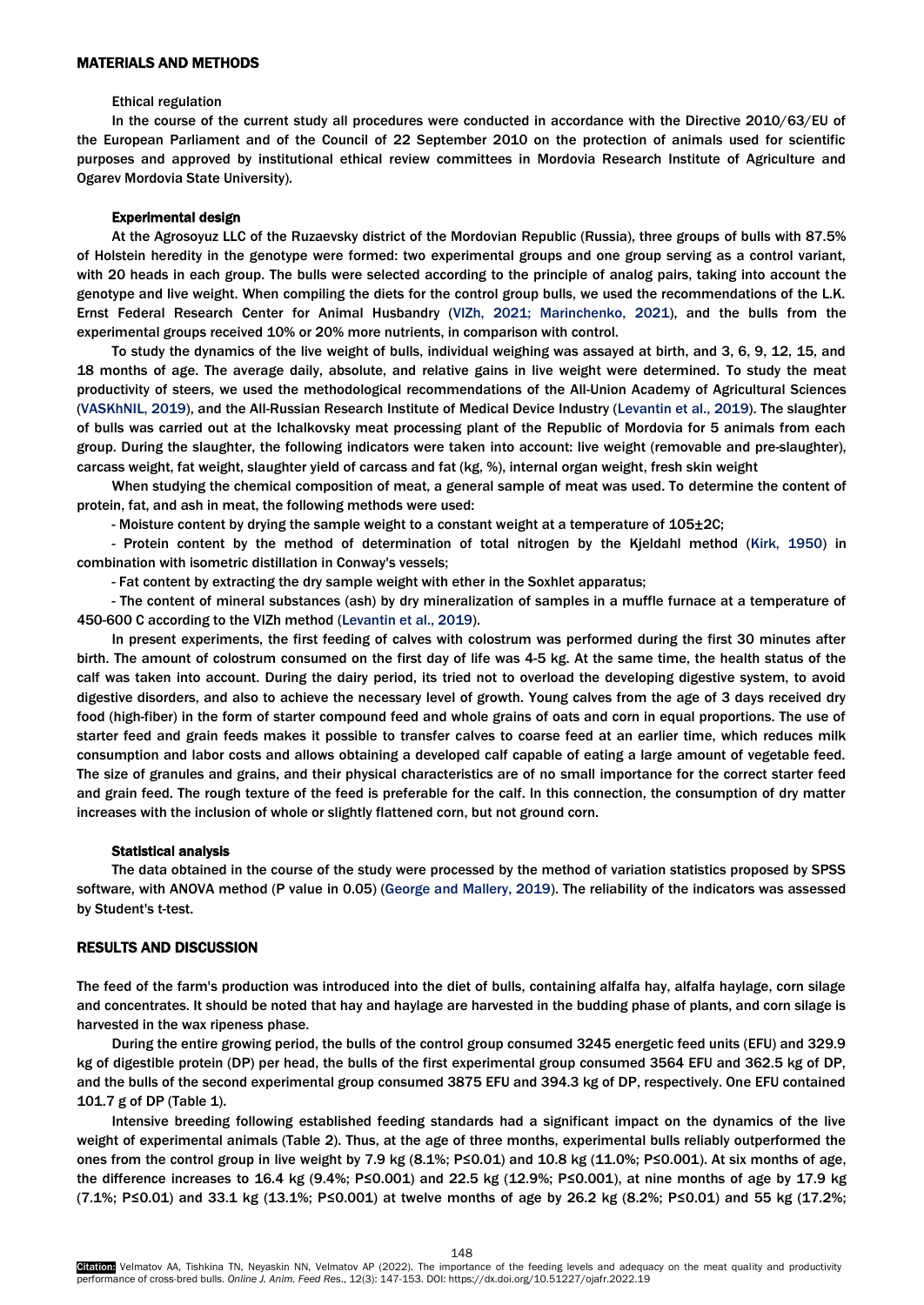P≤0.001), at fifteen months of age 33.6 kg (8.7%; P≤0.01) and 67.2 kg (17.5%; P≤0.001) and at eighteen months of age by 39.5 kg (8.6%; P≤0.001) and 73.8 kg (16.4%; P≤0.001).

When studying the dynamics of average daily gains, the unequal intensity of the weight gain in bulls was established. Differences in average daily gain were observed from birth to three months of age. The advantage of bulls of the experimental groups in this age period was 100 g (15.3%; P≤0.01) and 114.6 g (17.6%; P≤0.01)

From three to six months of age, the advantage of bulls of the experimental groups remained and amounted to 94.4 g (11.1%;) and 130.5 g (15.4%). A similar pattern was observed from six to nine months of age. Significant differences were noted between the bulls of the control and the second experimental group in the age period from nine to twelve months of age, equaling 243.9 g (32.1%; P≤0.001) (Table 3).

For the entire period, from birth to 18 months of age, the bulls of the second experimental group were characterized by a large average daily gain, so the difference between the bulls of the control group and the second experimental group was 136 g (17.9%; P≤0.05), and between the bulls of the control and the first experimental group, it equaled 73.6 g (9.7%; P≤0.05). When studying meat productivity, a control slaughter of bulls was carried out at the age of 18 months, when five heads from each group were slaughtered (Table 4).

| Table 1 - Feed consumption by animals of experimental groups from birth to 18 months of age |                |                 |                     |  |  |  |
|---------------------------------------------------------------------------------------------|----------------|-----------------|---------------------|--|--|--|
| <b>Groups</b>                                                                               | <b>Control</b> |                 | <b>Experimental</b> |  |  |  |
| <b>Indicator</b>                                                                            |                | 1 <sup>st</sup> | 2 <sub>nd</sub>     |  |  |  |
| Milk, kg                                                                                    | 270            | 295             | 325                 |  |  |  |
| Milk replacer, kg                                                                           | 20             | 22              | 24                  |  |  |  |
| Prestarter feed, kg                                                                         | 45             | 57              | 75                  |  |  |  |
| Starter feed, kg                                                                            | 176            | 200             | 230                 |  |  |  |
| Hay, kg                                                                                     | 239            | 197             | 177                 |  |  |  |
| Haylage, kg                                                                                 | 4,010          | 4,183           | 4,295               |  |  |  |
| Silage, kg                                                                                  | 1,892          | 2,237           | 2,338               |  |  |  |
| Straw, kg                                                                                   | 305            | 305             | 305                 |  |  |  |
| Concentrates, kg                                                                            | 691            | 760             | 881                 |  |  |  |
| Energetic feed units (EFU)                                                                  | 3245           | 3564            | 3875                |  |  |  |
| Digestible protein (DP), kg                                                                 | 329.9          | 362.5           | 394.3               |  |  |  |
| DP content in 1 EFU                                                                         | 101.7          | 101.7           | 101.7               |  |  |  |

# **Table 2** - Dynamics of live weight of bulls, kg  $(X \pm Sx)$

| <b>Groups</b>                                    |                  | <b>Experimental</b>  |                      |  |  |
|--------------------------------------------------|------------------|----------------------|----------------------|--|--|
| Age, months                                      | <b>Control</b>   | 1 <sup>st</sup>      | 2 <sub>nd</sub>      |  |  |
| At birth                                         | $39.7{\pm}0.57$  | $39.2 \pm 0.55$      | $40.0 \pm 0.49$      |  |  |
| 3                                                | $97.6 \pm 1.80$  | $105.5 \pm 1.62**$   | $108.4 \pm 1.63$ *** |  |  |
| 6                                                | $173.9 \pm 3.54$ | $190.3 \pm 4.01$ *** | 196.4±2.92***        |  |  |
| 9                                                | $251.1 \pm 4.93$ | 269.0±3.68**         | 284.2±3.92***        |  |  |
| $12 \overline{ }$                                | $319.5 + 5.47$   | 345.7±5.44**         | 374.5±4.49***        |  |  |
| 15                                               | $384.4 \pm 7.92$ | 418.0±5.25**         | 451.6±4.85***        |  |  |
| 18                                               | $450.9 + 8.21$   | 489.9±6.02***        | $524.7 \pm 5.32$ *** |  |  |
| *P≤0.05, **P≤0.01, ***P≤0.001 data are reliable. |                  |                      |                      |  |  |

| <b>Table</b> 3 - Dynamics of the average daily weight gain of bulls, $g(X \pm Sx)$ |  |  |  |
|------------------------------------------------------------------------------------|--|--|--|
|                                                                                    |  |  |  |

|                                                                                                                                            | <b>Groups</b> | <b>Control</b> |                 | <b>Experimental</b> |  |
|--------------------------------------------------------------------------------------------------------------------------------------------|---------------|----------------|-----------------|---------------------|--|
| Age, months                                                                                                                                |               |                | 1 <sup>st</sup> | 2 <sub>nd</sub>     |  |
| $0 - 3$                                                                                                                                    |               | 643.3±25.45    | 737.2±22.78     | 760.0±23.61         |  |
| $3-6$                                                                                                                                      |               | 847.8±39.34    | 942.2±48.87*    | 978.3±40.21*        |  |
| $6-9$                                                                                                                                      |               | 857.2±47.27    | 873.9±48.62*    | 975.0±28.71*        |  |
| $9-12$                                                                                                                                     |               | 760.0±39.94    | 852.2±43.79*    | 1,003.9±36.85***    |  |
| 12-15                                                                                                                                      |               | 721.1+99.58    | 803.9±49.94     | 856.1±58.87         |  |
| 15-18                                                                                                                                      |               | 738.9±86.37    | 798.9±61.73     | 812.2±47.47         |  |
| $0 - 18$                                                                                                                                   |               | 761            | 834.6           | 897                 |  |
| $\mathbf{u} \cdot \mathbf{v} = \mathbf{v} \cdot \mathbf{v}$ and $\mathbf{v} \cdot \mathbf{v} = \mathbf{v} \cdot \mathbf{v}$<br>$-200 - 75$ | .             |                |                 |                     |  |

\*P≤0.05, \*\*P≤0.01, \*\*\*P≤0.001 data are reliable.

**Citation:** Velmatov AA, Tishkina TN, Neyaskin NN, Velmatov AP (2022). The importance of the feeding levels and adequacy on the meat quality and productivity performance of cross-bred bulls. *Online J. Anim. Feed Res*., 12(3): 147-153. DOI: https://dx.doi.org/10.51227/ojafr.2022.19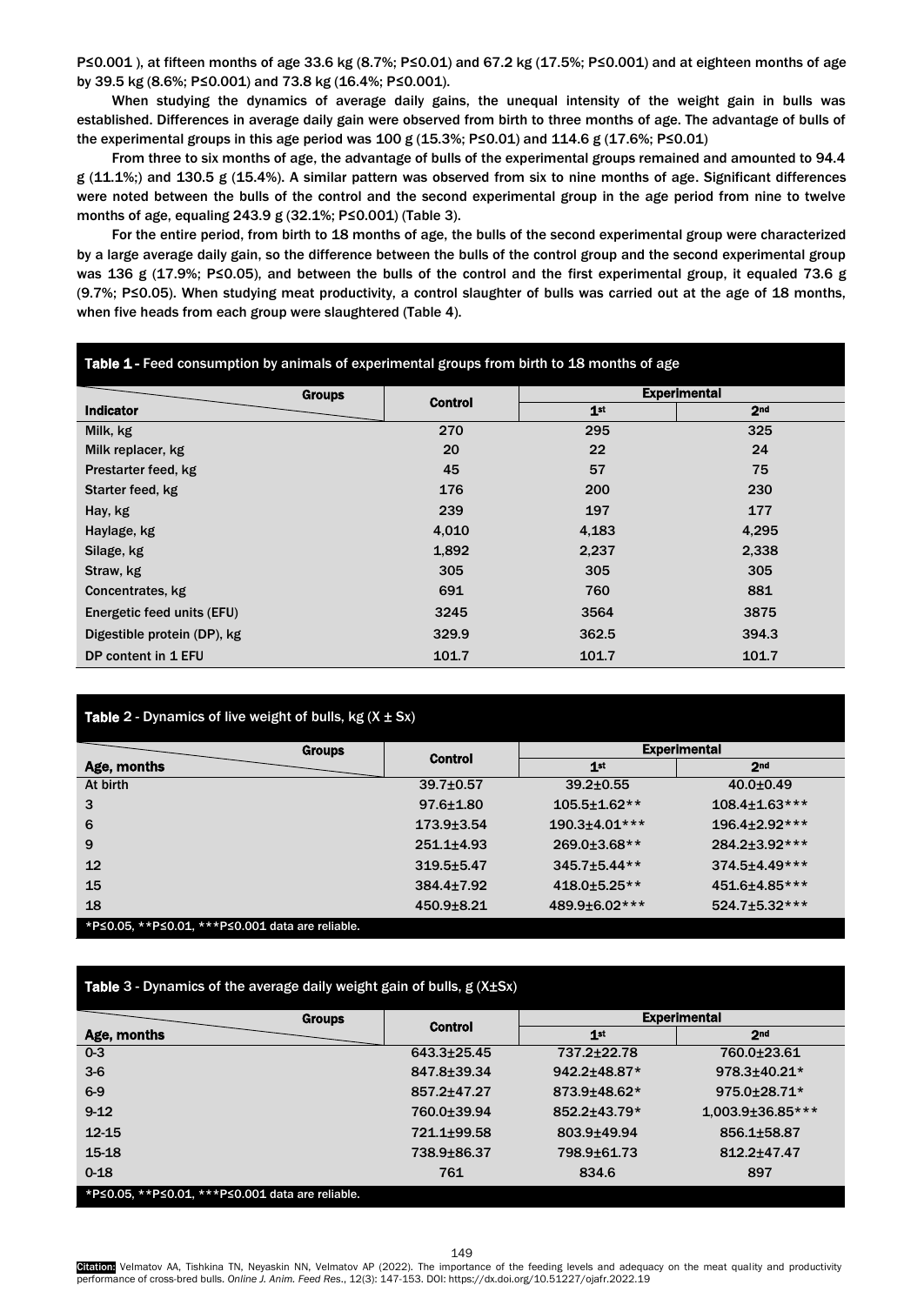| Table 4 - Slaughter indicators of bulls, (X±Sh)        |                  |                            |                     |  |  |  |
|--------------------------------------------------------|------------------|----------------------------|---------------------|--|--|--|
| <b>Groups</b>                                          | Control          |                            | <b>Experimental</b> |  |  |  |
| <b>Indicator</b>                                       |                  | 1st                        | 2 <sub>nd</sub>     |  |  |  |
| Pre-slaughter live weight, kg                          | 427.0±2.24       | 454.8±4.38                 | 492.8±5.28          |  |  |  |
| Hot carcass weight, kg                                 | $230.4 \pm 1.85$ | $256.4 \pm 2.11 \times 10$ | 282.5±3.08***       |  |  |  |
| Carcass output, %                                      | 53.96±0.45       | 56.37±0.29***              | 57.88±0.86***       |  |  |  |
| Internal fat weight, kg                                | $8.46 \pm 0.77$  | $8.90 + 1.01$              | $10.10 + 1.15$      |  |  |  |
| Fat output, %                                          | $1.98 + 0.22$    | $1.95 \pm 0.27$            | $2.05 \pm 0.27$     |  |  |  |
| Slaughter yield, %                                     | $55.93 \pm 0.49$ | 58.32±0.24***              | 59.93±0.55***       |  |  |  |
| *P ≤ 0.05, **P ≤ 0.01, ***P ≤ 0.001 data are reliable. |                  |                            |                     |  |  |  |

Before slaughter, the fatness of the bulls was evaluated and was recognized as the highest in all animals. The carcasses obtained during slaughter were assigned to the first category. During the visual assessment of the carcasses of bulls of the second experimental group, they were distinguished by a large development of subcutaneous fat. In the bulls of the control group, this feature was less pronounced. Intensive feeding has left its mark on the formation of the muscles of the animals' torso. The bulls of the second experimental group had well-developed legs and a developed muscled trunk.

The heaviest carcasses were obtained from bulls of the second experimental group. Their advantage over the control group was 52.1 kg (22.6%; P≤0.001), and bulls of the first experimental group outperformed animals from the control group by 26.0 kg (11.3%; P≤0.001). In terms of carcass yield, bulls of the first and second experimental groups outperformed the ones from the control group by 2.41 and 3.92% (P≤0.001), and a similar pattern was observed in the slaughter yield. This finding is in agreement with [Cattelam et al. \(2018\)](#page-6-0) who reports high-grain diets increase energy and carcass yield of fattening cows. Also its in according to [Qiu et al. \(2020\)](#page-6-0) who stated high-energy diets in Holstein steers improves growth rate of animals and carcass yield. Also, in this regard, [Nogalski et al. \(2018\)](#page-6-0) showed that During the fattening period, a higher proportion of concentrate (higher energy) in the ration contributed to higher feed intake, higher feed efficiency and more desirable carcass characteristics, which it observed in present study for cross-bred animals.

There were no significant differences in the output of internal fat between the animals of the first experimental group and the control group. This finding in in agreement with Jones et al. [\(1985\)](#page-6-0) who reported no differences in the proportion of carcass weight relative to empty body weight for animals fed concentrate or forage diets. The bulls of the first and second experimental groups outperformed the ones from the control group by 0.44-1.64 kg (5.2-19.4%) (Table 4). Concerning the skin weight, one could note the superiority of the bulls from the experimental groups. Thus, the bulls of the first and second experimental groups outperformed the animals from the control group by 2.66 kg (8.4%; P≤0.01) and by 7.8 kg (24.7%; P≤0.001). The absolute weight of the head, front and hind legs in the control group bulls were lower than in the experimental groups.

Concerning the weight of internal organs and by-product yield one can note the advantage of the second experimental group bulls over the control group animals: the heart weight exceeded that of the control group by 0.7 kg (45.4%; P≤0.001), the lung weight by 0.96 kg (50.3), the liver weight by 1.68 kg (32.4%; P≤0.001), and the kidney weight by 0.32 kg (P≤0.05) (Table 5). As a result of the carcass dissection, intergroup differences in the morphological composition were revealed.

| <b>Table 5 - The weight of organs and tissues, <math>kg(X \pm Sh)</math></b> |                                 |                     |                     |  |  |  |
|------------------------------------------------------------------------------|---------------------------------|---------------------|---------------------|--|--|--|
|                                                                              | <b>Groups</b><br><b>Control</b> | <b>Experimental</b> |                     |  |  |  |
| <b>Indicator</b>                                                             |                                 | 1 <sup>st</sup>     | 2 <sub>nd</sub>     |  |  |  |
| <b>Skin</b>                                                                  | $31.60 \pm 0.61$                | 34.26±0.98**        | 39.40±0.54 ***      |  |  |  |
| Head                                                                         | $15.74 \pm 0.29$                | $15.90 \pm 0.30$    | $16.26 \pm 0.41$    |  |  |  |
| Tongue                                                                       | $0.78 + 0.04$                   | $0.80 + 0.06$       | $1.04 \pm 0.16$     |  |  |  |
| <b>Front legs</b>                                                            | $4.66 \pm 0.13$                 | $4.70 \pm 0.13$     | $5.32 \pm 0.08$     |  |  |  |
| Hind legs                                                                    | $5.16 + 0.19$                   | $5.32 \pm 0.24$     | $6.50 \pm 0.24$     |  |  |  |
| <b>Testes</b>                                                                | $0.78 + 0.04$                   | $0.85 \pm 0.04$     | $0.82{\pm}0.02$     |  |  |  |
| <b>Heart</b>                                                                 | $1.54 \pm 0.05$                 | $1.80 + 0.09$       | $2.24 \pm 0.08$ *** |  |  |  |
| Lungs                                                                        | $3.42 \pm 0.10$                 | $4.38 + 0.33$       | $5.14 \pm 0.44$ *** |  |  |  |
| Liver                                                                        | $5.12 \pm 0.13$                 | $5.66 \pm 0.23$     | $6.80 \pm 0.31***$  |  |  |  |
| Kidneys                                                                      | $1.20 \pm 0.08$                 | $1.34 \pm 0.12$     | $1.52 \pm 0.09*$    |  |  |  |
| <b>Spleen</b>                                                                | $0.72 \pm 0.03$                 | $0.86 \pm 0.05$     | $1.08 \pm 0.12$     |  |  |  |
| *P≤0.05, **P≤0.01, ***P≤0.001 data are reliable.                             |                                 |                     |                     |  |  |  |

The carcasses of the experimental groups differed by the greater absolute flesh weight. Their advantage compared to the control group was 24.0 kg (13.4%; P≤0.001) and 43.8 kg (24.4%; P≤0.001). The absolute bone weight was lower in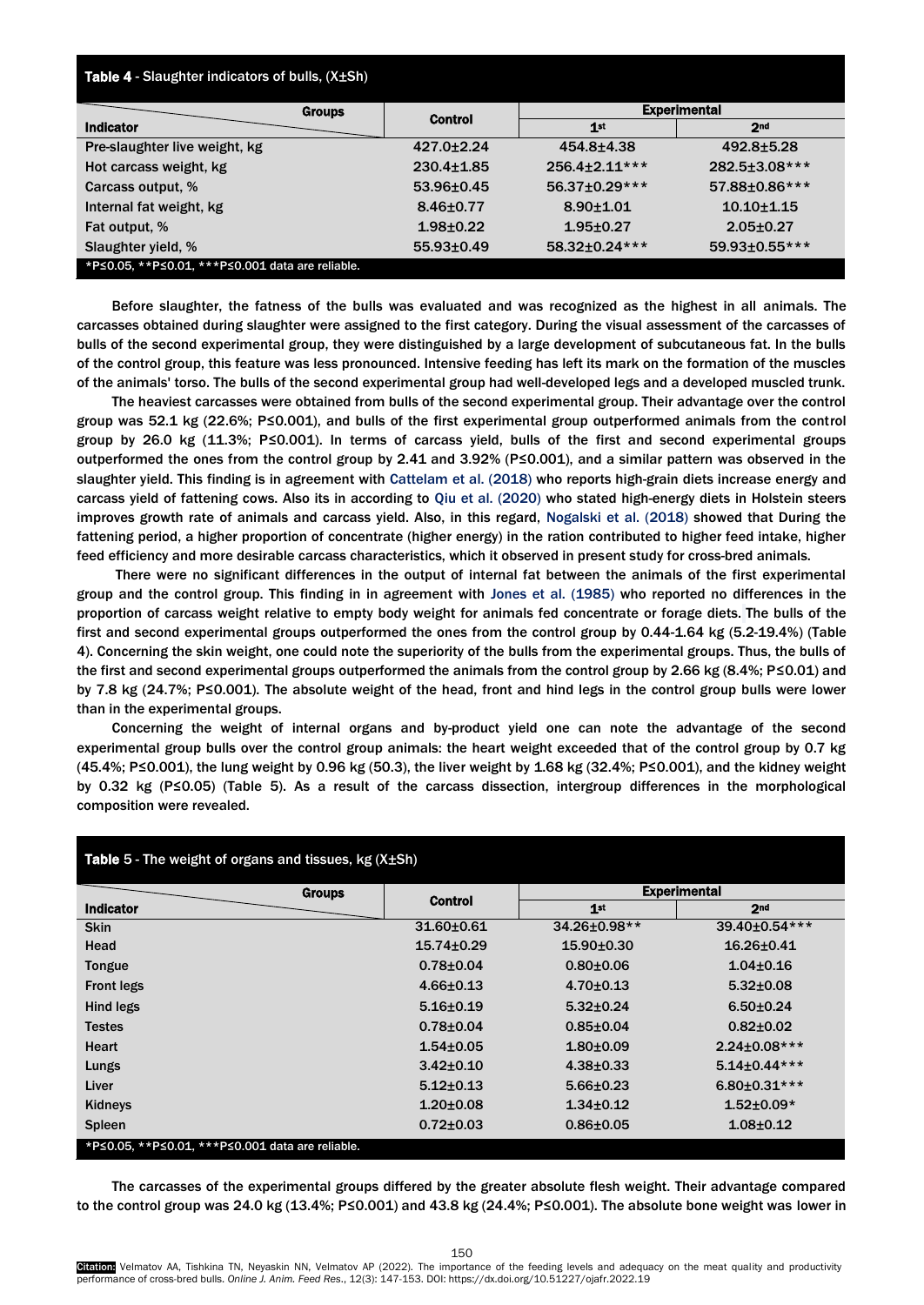the control group compared to the experimental ones by 3.2 kg (7.4%) and 6.8 kg (15.8%) (Table 6). There were no significant differences in the weight of cartilage and tendons between the groups of animals. After dissecting, it was found that in the half-carcasses of experimental bulls, the flesh weight, expressed as a percentage of the carcass weight, was greater, and the bone weight was less, therefore, their meat index was 0.13-0.39% higher compared to the control group. The study of the chemical composition of the general sample showed that the dry substance content was the highest in the meat of bulls of the experimental groups, being 1.95% (P≤0.01) and 2.27% (P≤0.01) higher than the meat of bulls of the control group.

| Table 6 - Morphological composition of bull carcasses, (X±Sh)                                                                                      |            |                 |       |              |       |                                 |      |                         |
|----------------------------------------------------------------------------------------------------------------------------------------------------|------------|-----------------|-------|--------------|-------|---------------------------------|------|-------------------------|
| <b>Carcass</b><br>Group                                                                                                                            | weight, kg | <b>Flesh</b>    |       | <b>Bones</b> |       | <b>Cartilage and</b><br>tendons |      | <b>Meat</b><br>index, % |
|                                                                                                                                                    |            | kg              | %     | kg           | %     | kg                              | %    |                         |
| Control                                                                                                                                            | 230        | 179.6           | 78.08 | 43.0         | 18.69 | 7.4                             | 3.22 | 4.17                    |
| 1st experimental                                                                                                                                   | 257.6      | $203.6***$      | 79.03 | 46.2         | 17.93 | 7.76                            | 3.02 | 4.30                    |
| 2nd experimental<br>$\mathbf{a}$ , and $\mathbf{a}$ , and $\mathbf{a}$ , and $\mathbf{a}$ , and $\mathbf{a}$ , and $\mathbf{a}$ , and $\mathbf{a}$ | 282.0      | $223.4***$<br>. | 79.22 | 49.8         | 17.66 | 9.2                             | 2.98 | 4.56                    |

P≤0.05, \*\*P≤0.01, \*\*\*P≤0.001 data are reliable.

# Table 6 - Chemical composition of the general meat sample

| <b>Groups</b>                                    |                   | <b>Experimental</b> |                  |  |
|--------------------------------------------------|-------------------|---------------------|------------------|--|
| <b>Indicator</b>                                 | <b>Control</b>    | 1st                 | 2 <sub>nd</sub>  |  |
| <b>Moisture</b>                                  | $68.51 \pm 0.36$  | 66.56±0.39          | $66.24 \pm 0.33$ |  |
| Dry matter                                       | $31.49 \pm 0.36$  | 33.44±0.39**        | 33.76±0.33**     |  |
| Protein                                          | $19.45 \pm 0.10*$ | $19.30 \pm 0.39$    | $19.23 \pm 0.09$ |  |
| Fat                                              | $11.18 + 0.36$    | 13.31±0.62**        | 13.72±0.31**     |  |
| <b>Ash</b>                                       | $0.86 \pm 0.02$   | $0.83{\pm}0.02$     | $0.80 + 0.02$    |  |
| The protein and fat ratio                        | 1:0.57            | 1:0.69              | 1:0.71           |  |
| Caloric content of 1 kg of meat, MJ              | 4.16              | 4.93                | 5.06             |  |
| Protein content in the carcass, kg               | 34.8              | 39.2                | 43.0             |  |
| Fat content in the carcass, kg                   | 20.0              | 27.0                | 30.6             |  |
| *P≤0.05. **P≤0.01. ***P≤0.001 data are reliable. |                   |                     |                  |  |

With an increase in the level of feeding in experimental bulls, fat deposition accelerated; thus, the meat of bulls of the experimental groups contained 2.13% (P≤0.01) and 2.54% (P≤0.01) more fat than in animals of the control group. Present findings are in agreement with [Hornick et al. \(1998\)](#page-6-0) who stated higher dietary concentrations in energy and protein, had higher carcass contents (connective and adipose tissue) whereas these animals had lower meat-fat content. [Honig et al. \(2020\)](#page-6-0) showed that carcass fat increased during growth primarily due to feeding high-energy diet. This may be occurred due to expense of bone and subsidiary muscle tissue in this period. Also, [Omarov et al. \(2017\)](#page-6-0) suggested similar feeding method (high level of energy levels with special oil seeds) for improve meat quality and develop marble beef production in Russian conditions.

At the same time, the protein content in the meat of experimental bulls decreased by 0.15 and 0.22% (P≤0.05) in comparison with the control group. This finding is in agreement with [De Smet et al. \(2000\)](#page-6-0) which increased dietary concentration of some major nutrients can change energy/protein ratio in beef, whereas increased daily weight gain during different stages of the fattening period. Therefore, the ratio of protein and fat in experimental animals was not the same. These differences in energy/protein ratio in meat, due to high-energy diets have been reported and stated by [Cantalapiedra-Hijar et al. \(2018\), Mwangi et al. \(2019\), and Maresca et al. \(2019\).](#page-6-0) 

Thus, in animals of the control group, it was 1:0.57, in the first experimental group 1:0.69, and the second experimental group 1:0.71. The meat of the bulls of the experimental groups was more caloric than the meat of the animals of the control group. The energy value of 1 kg of meat of experimental bulls was higher by 0.77-0.90 MJ (Table 8). Present findings (Table 8), are in agreement with [Siddiki et al. \(2021\)](#page-6-0) in their practice on buffaloes. Based on the conducted study, it should be noted that for Holstinized animals it is necessary to create optimal conditions for feeding and keeping, which makes it possible to identify the genetically determined productivity potential as much as possible while increasing the efficiency of their breeding.

An increase in the energy nutritional value of diets by 10-20% makes it possible to increase the live weight by 39.0- 73.8 kg, to get bulls with a live weight of 489-524 kg. The relative growth rate, which reflects the intensity of the growth of bulls, shows that with an increased type of feeding, the growth rate increases at a young age. From birth to 18 months of age, the bulls of the second experimental group were characterized by a large average daily increase. Thus, the difference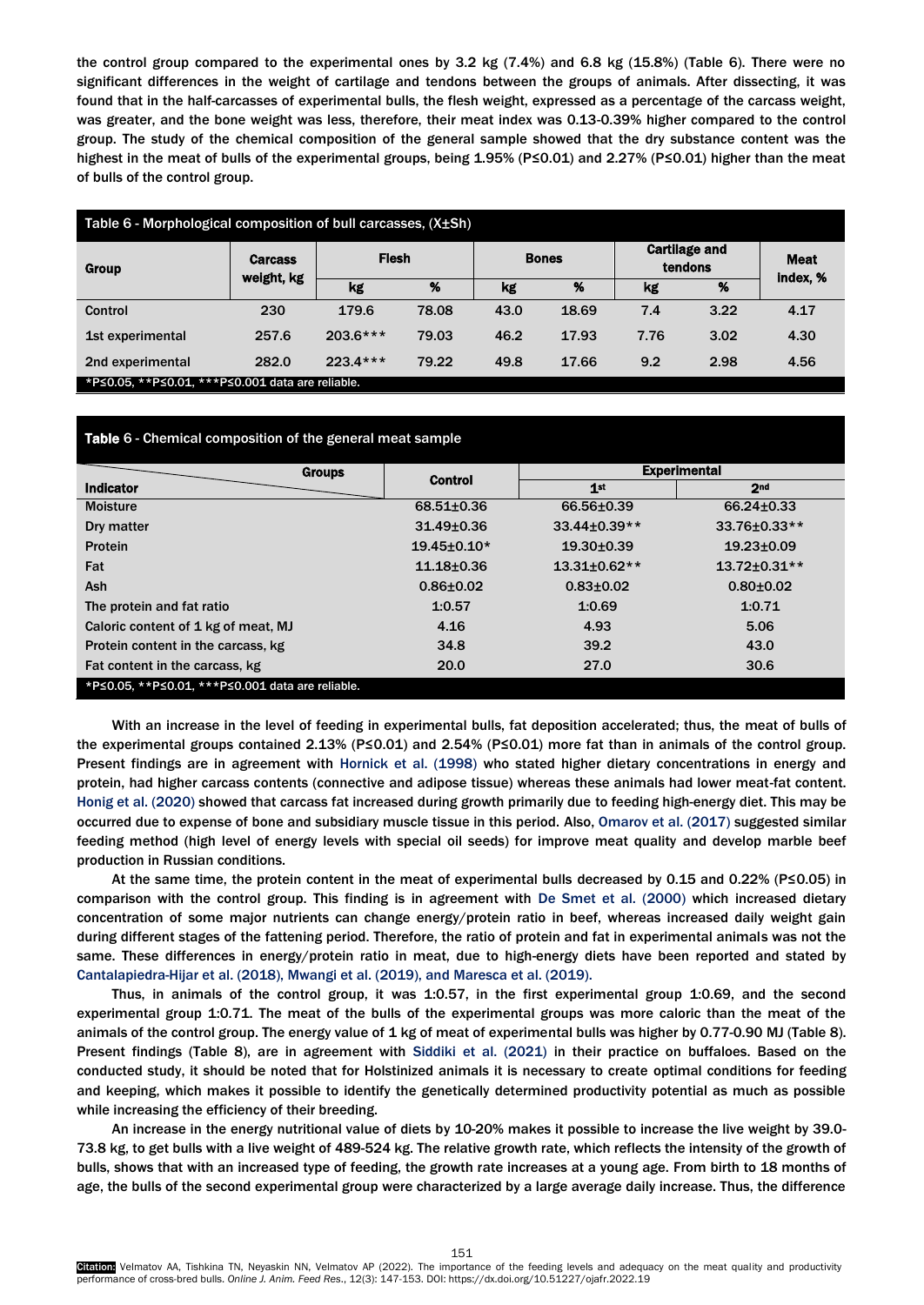<span id="page-5-0"></span>between the bulls of the control group and the second experimental group was 136 g (17.9%; P≤0.95), and between the bulls of the control and the first experimental group, it equaled 73.6 g (9.7%; P≤0.95).

At the same time, the quality characteristics of the carcass were improved. The ratio of flesh and bones with an increase in the feeding level by 20% was 4.56, with an increase in the feeding level by 10%, the ratio was 4.30 and in the control group, it was 4.17. At the same time, each carcass contained 73.6 kg, 66.1 kg, and 54.6 kg of protein and fat, respectively, the difference between the second experimental group and the control group was 34.7%, and between the first experimental group and the control group, it was 21.1%. At the same time, the differences in live weight before slaughter were 15.4% and 6.5%. With an increase in the level of feeding, the yield of valuable cuts, the yield of meat, protein, and fat increased.

# **CONCLUSION**

The study data demonstrate the existence of early maturing animals which, with an increase in the level of feeding, can intensively increase live weight at a young age. The feeding system and the nature of growth had a significant impact on the formation of meat productivity and the quality indicators of the meat obtained from them. When developing breeding programs, it is necessary to take into account the possible increase in meat productivity of Holstein crossbred bulls with a close blood relationship and the determination of planned indicators of animal growth. All this should be taken into account when developing the technology of raising young animals for meat and determining the quality of products.

## DECLARATIONS

### Corresponding author

Nikolay Nikolaevich Neyaskin; email: [nneyaskin@gmail.com](mailto:nneyaskin@gmail.com) ; ORCID ID[: https://orcid.org/0000-0003-0526-8340](https://orcid.org/0000-0003-0526-8340) 

# Authors' contribution

All the authors had similar roles in conceptualizes investigations, data collection, data analysis, laboratory analysis and manuscript writing.

#### Conflict of interests

The authors have not declared any conflict of interests.

## REFERENCES

- Berry DP, Amer PR, Evans RD, Byrne T, Cromie AR, Hely F (2019). A breeding index to rank beef bulls for use on dairy females to maximize profit. Journal of Dairy Science, 102(11):10056-72. DOI: [https://doi.org/10.3168/jds.2019-](https://doi.org/10.3168/jds.2019-16912) [16912](https://doi.org/10.3168/jds.2019-16912)
- Bostanova S, Aitmukhanbetov D, Bayazitova K, Zhantleuov D, and Il Y (2021). Indicators of full value feeding rations for dairy cows. Brazilian Journal of Biology, 82: e254111. DOI[: https://doi.org/10.1590/1519-6984.254111](https://doi.org/10.1590/1519-6984.254111)
- Bown MD, Muir PD, and Thomson BC (2016). Dairy and beef breed effects on beef yield, beef quality and profitability: a review. New Zealand Journal of Agricultural Research, 59(2):174-184. DOI: <https://doi.org/10.1080/00288233.2016.1144621>
- Cantalapiedra-Hijar G, Abo-Ismail M, Carstens GE, Guan LL, Hegarty R, Kenny DA, Mcgee M, Plastow G, Relling A, and Ortigues-Marty I (2018). Biological determinants of between-animal variation in feed efficiency of growing beef cattle. Animal, 12(s2):s321-335. DOI[: https://doi.org/10.1017/S1751731118001489](https://doi.org/10.1017/S1751731118001489)
- Cattelam J, Argenta FM, Alves DC, Brondani IL, Pacheco PS, Pacheco RF, Mayer AR, da Silva Rodrigues L, Martini PM, and Klein JL (2018). Characteristics of the carcass and quality of meat of male and female calves with different high-grain diets in confinement. Semina: Ciências Agrárias, 39(2):667-681. DOI: [https://doi.org/10.5433/1679-](https://doi.org/10.5433/1679-0359.2018v39n2p667) [0359.2018v39n2p667](https://doi.org/10.5433/1679-0359.2018v39n2p667)
- De Smet S, Webb EC, Claeys E, Uytterhaegen L, and Demeyer DI (2000). Effect of dietary energy and protein levels on fatty acid composition of intramuscular fat in double-muscled Belgian Blue bulls. Meat science, 56(1):73-79. DOI: [https://doi.org/10.1016/S0309-1740\(00\)00023-1](https://doi.org/10.1016/S0309-1740(00)00023-1)
- George D, and Mallery P (2019). IBM SPSS statistics 26 step by step: A simple guide and reference. Routledge, New York. DOI:<https://doi.org/10.4324/9780429056765>
- Hietala P, and Juga J (2017). Impact of including growth, carcass and feed efficiency traits in the breeding goal for combined milk and beef production systems. Animal, 11(4): 564-573. DOI: <https://doi.org/10.1017/S1751731116001877>
- Honig AC, Inhuber V, Spiekers H, Windisch W, Götz KU, Ettle T (2020). Influence of dietary energy concentration and body weight at slaughter on carcass tissue composition and beef cuts of modern type Fleckvieh (German Simmental) bulls. Meat Science, 169:108209. DOI[: https://doi.org/10.1016/j.meatsci.2020.108209](https://doi.org/10.1016/j.meatsci.2020.108209)